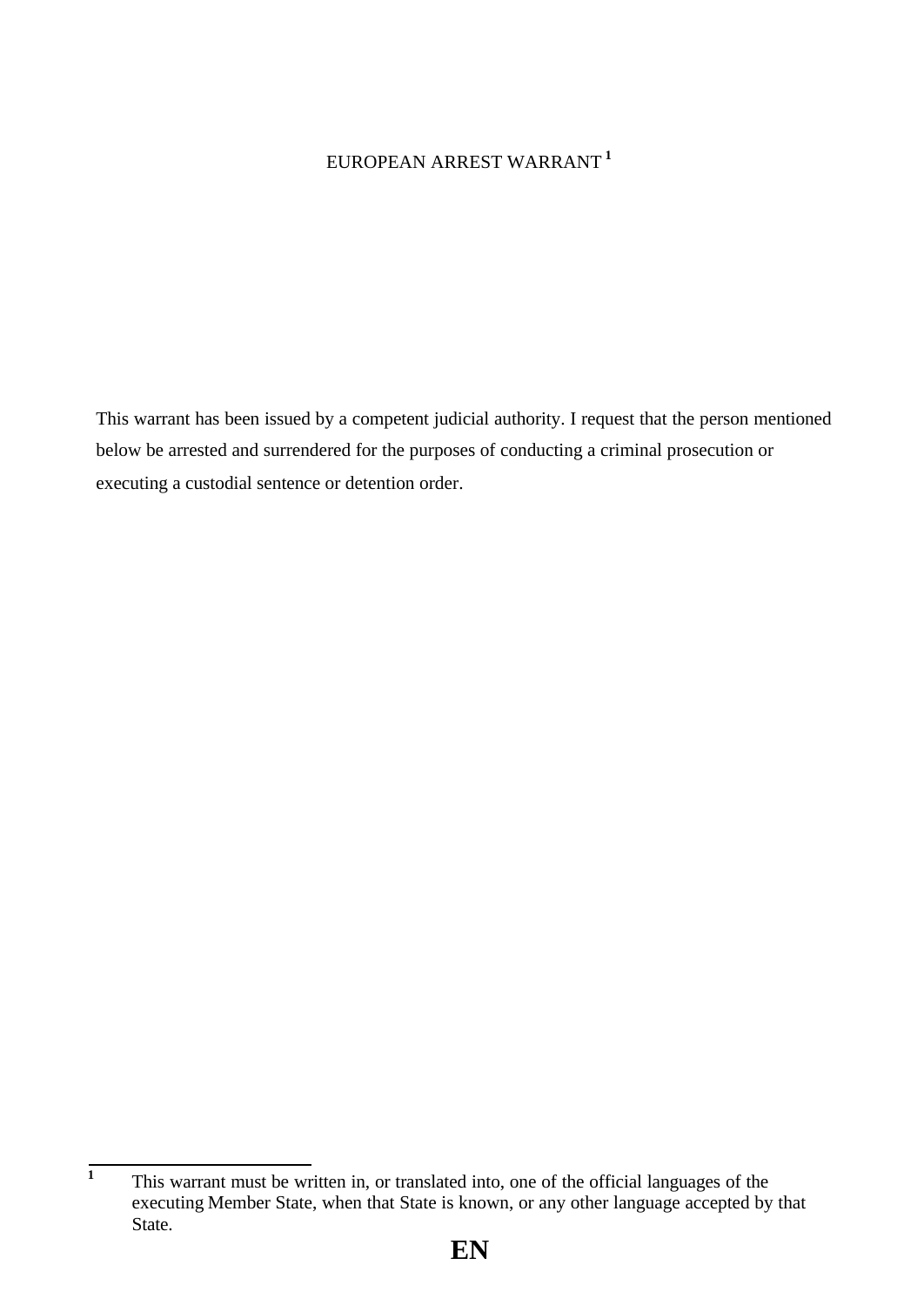| (a) Information regarding the identity of the requested person:                                                                                                                                                                                                           |
|---------------------------------------------------------------------------------------------------------------------------------------------------------------------------------------------------------------------------------------------------------------------------|
| Name:                                                                                                                                                                                                                                                                     |
| Forename(s):                                                                                                                                                                                                                                                              |
| Maiden name, where applicable:                                                                                                                                                                                                                                            |
| Aliases, where applicable:                                                                                                                                                                                                                                                |
| Sex:                                                                                                                                                                                                                                                                      |
| Nationality:                                                                                                                                                                                                                                                              |
| Date of birth:                                                                                                                                                                                                                                                            |
| Place of birth:                                                                                                                                                                                                                                                           |
| Residence and/or known address:                                                                                                                                                                                                                                           |
|                                                                                                                                                                                                                                                                           |
| Language(s) which the requested person understands (if known):                                                                                                                                                                                                            |
|                                                                                                                                                                                                                                                                           |
| Distinctive marks/description of the requested person:                                                                                                                                                                                                                    |
|                                                                                                                                                                                                                                                                           |
| Photo and fingerprints of the requested person, if they are available and can be transmitted, or<br>contact details of the person to be contacted in order to obtain such information or a DNA<br>profile (where this evidence can be supplied but has not been included) |
| (b) Decision on which the warrant is based:                                                                                                                                                                                                                               |
| 1. Arrest warrant or judicial decision having the same effect:                                                                                                                                                                                                            |
|                                                                                                                                                                                                                                                                           |
| Type:                                                                                                                                                                                                                                                                     |
| 2. Enforceable judgement:                                                                                                                                                                                                                                                 |
|                                                                                                                                                                                                                                                                           |
|                                                                                                                                                                                                                                                                           |
| Reference:                                                                                                                                                                                                                                                                |
|                                                                                                                                                                                                                                                                           |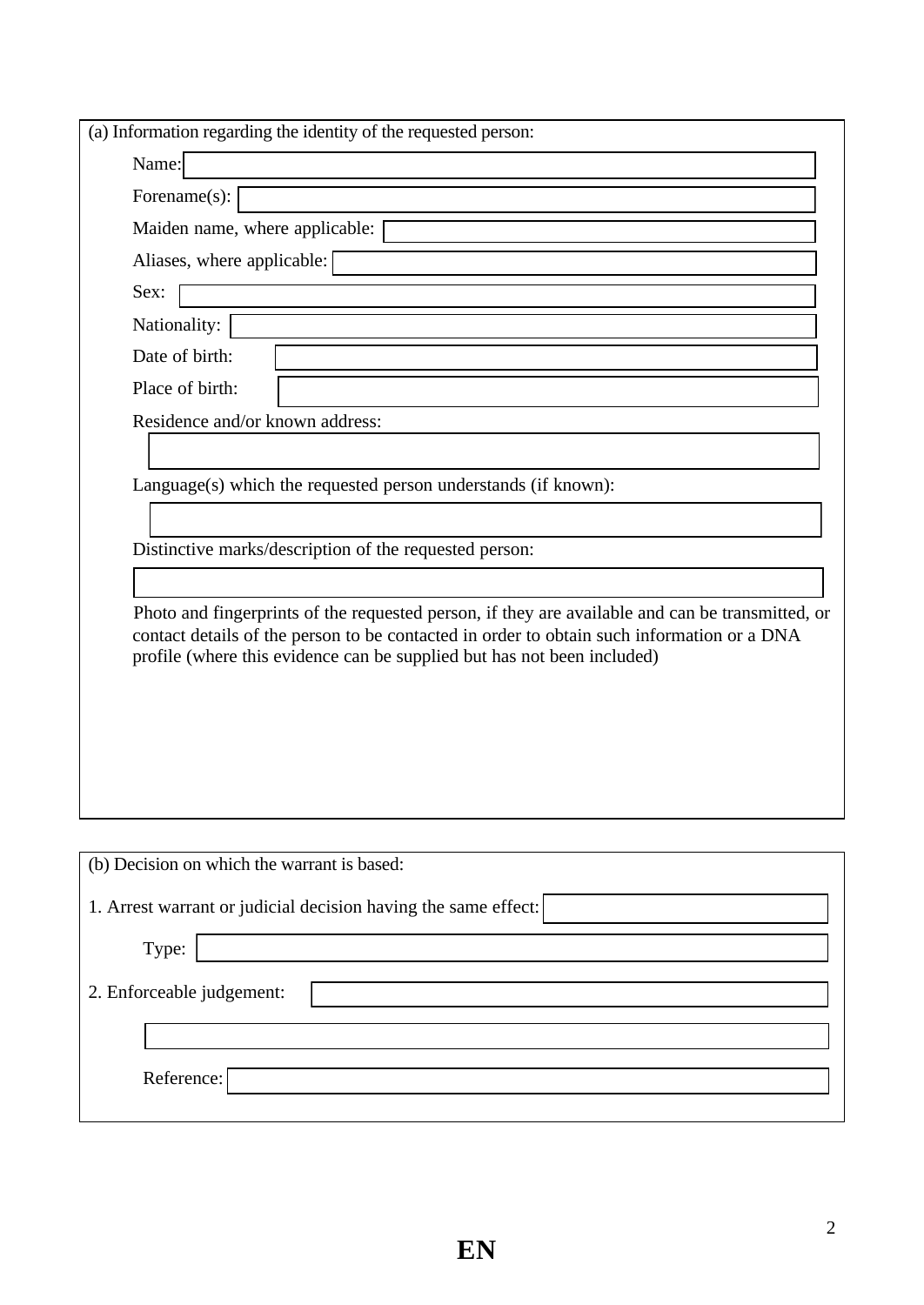(c) Indications on the length of the sentence:

1. Maximum length of the custodial sentence or detention order which may be imposed for

the offence(s):

2. Length of the custod ial sentence or detention order imposed:

Remaining sentence to be served:

(d) Decision rendered in absentia and: – The person concerned has been summoned in person or otherwise informed of the date and place of the hearing which led to the decision rendered in absentia or – The person concerned has not been summoned in person or otherwise informed of the date and place of the hearing which led to the decision rendered in absentia but has the following legal guarantees after surrender (such guarantees can be given in advance) fournies à l'avance): Specify the legal guarantees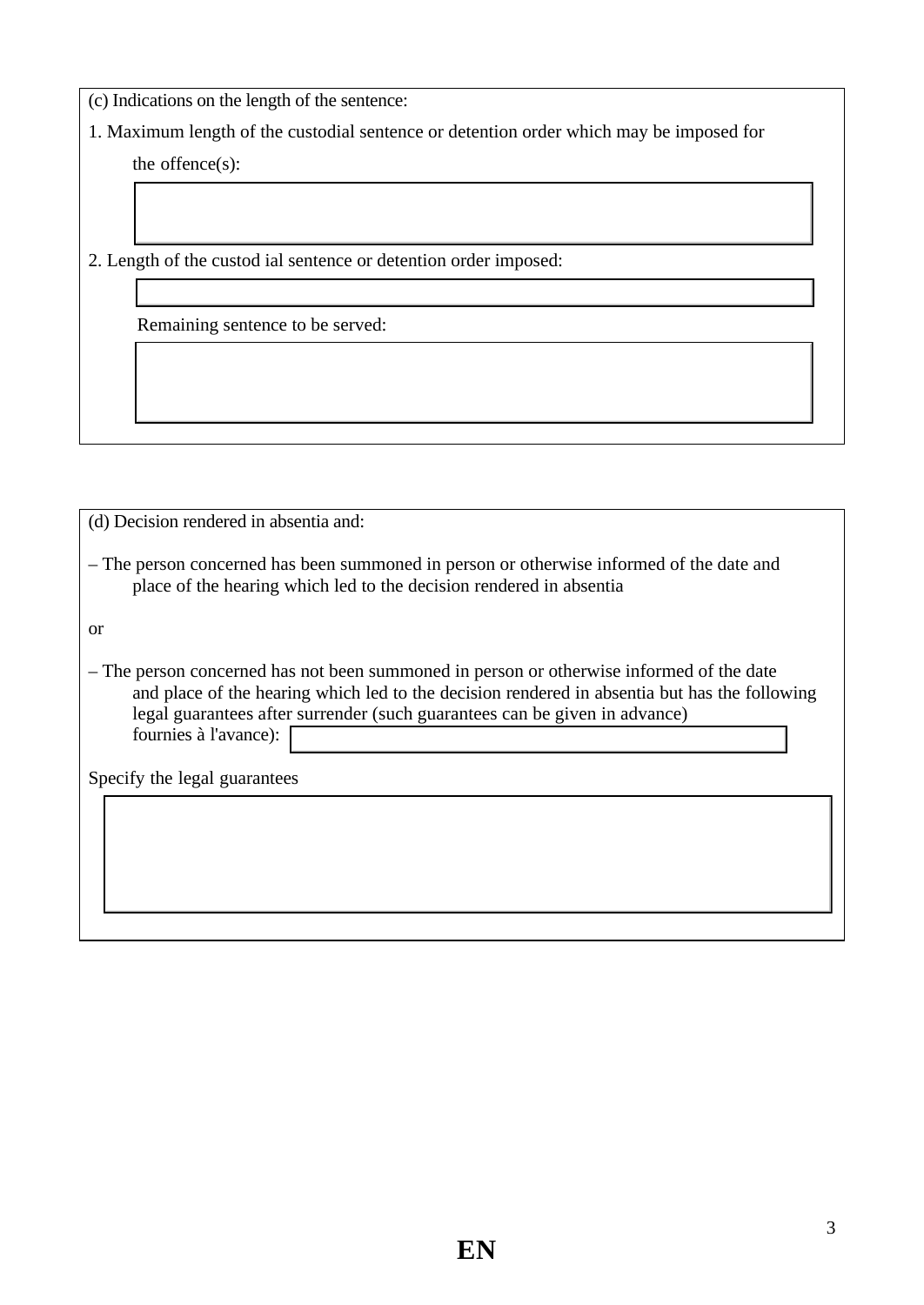| (e) Offences:                                                                                                                                                                                                                                                                                                                                                                                                                                                                                                                                                                                                                                                                                                                                                                                                                                                                                                                                                                                                                                                                                                                                                                                                                                                             |           |
|---------------------------------------------------------------------------------------------------------------------------------------------------------------------------------------------------------------------------------------------------------------------------------------------------------------------------------------------------------------------------------------------------------------------------------------------------------------------------------------------------------------------------------------------------------------------------------------------------------------------------------------------------------------------------------------------------------------------------------------------------------------------------------------------------------------------------------------------------------------------------------------------------------------------------------------------------------------------------------------------------------------------------------------------------------------------------------------------------------------------------------------------------------------------------------------------------------------------------------------------------------------------------|-----------|
| This warrant relates to in total:                                                                                                                                                                                                                                                                                                                                                                                                                                                                                                                                                                                                                                                                                                                                                                                                                                                                                                                                                                                                                                                                                                                                                                                                                                         | offences. |
| Description of the circumstances in which the offence(s) was (were) committed, including the time,<br>place and degree of participation in the offence(s) by the requested person                                                                                                                                                                                                                                                                                                                                                                                                                                                                                                                                                                                                                                                                                                                                                                                                                                                                                                                                                                                                                                                                                         |           |
| Nature and legal classification of the offence(s) and the applicable statutory provision/code:                                                                                                                                                                                                                                                                                                                                                                                                                                                                                                                                                                                                                                                                                                                                                                                                                                                                                                                                                                                                                                                                                                                                                                            |           |
|                                                                                                                                                                                                                                                                                                                                                                                                                                                                                                                                                                                                                                                                                                                                                                                                                                                                                                                                                                                                                                                                                                                                                                                                                                                                           |           |
| I. If applicable, tick one or more of the following offences punishable in the issuing Member<br>State by a custodial sentence or detention order of a maximum of at least 3 years as defined<br>by the laws of the issuing Member State:                                                                                                                                                                                                                                                                                                                                                                                                                                                                                                                                                                                                                                                                                                                                                                                                                                                                                                                                                                                                                                 |           |
| participation in a criminal organisation;<br>terrorism;<br>trafficking in human beings;<br>sexual exploitation of children and child pornography;<br>illicit trafficking in narcotic drugs and psychotropic substances;<br>illicit trafficking in weapons, munitions and explosives;<br>corruption;<br>fraud, including that affecting the financial interests of the European Communities within the<br>meaning of the Convention of 26 July 1995 on the protection of European Communities'<br>financial interests;<br>laundering of the proceeds of crime;<br>counterfeiting of currency, including the euro;<br>computer-related crime;<br>environmental crime, including illicit trafficking in endangered animal species and in<br>endangered plant species and varieties;<br>facilitation of unauthorised entry and residence;<br>murder, grievous bodily injury;<br>illicit trade in human organs and tissue;<br>kidnapping, illegal restraint and hostage-taking;<br>racism and xenophobia;<br>organised or armed robbery;<br>illicit trafficking in cultural goods, including antiques and works of art;<br>swindling;<br>racketeering and extortion;<br>counterfeiting and piracy of products;<br>forgery of administrative documents and trafficking therein; |           |

 $\mathcal{L}^{\text{max}}$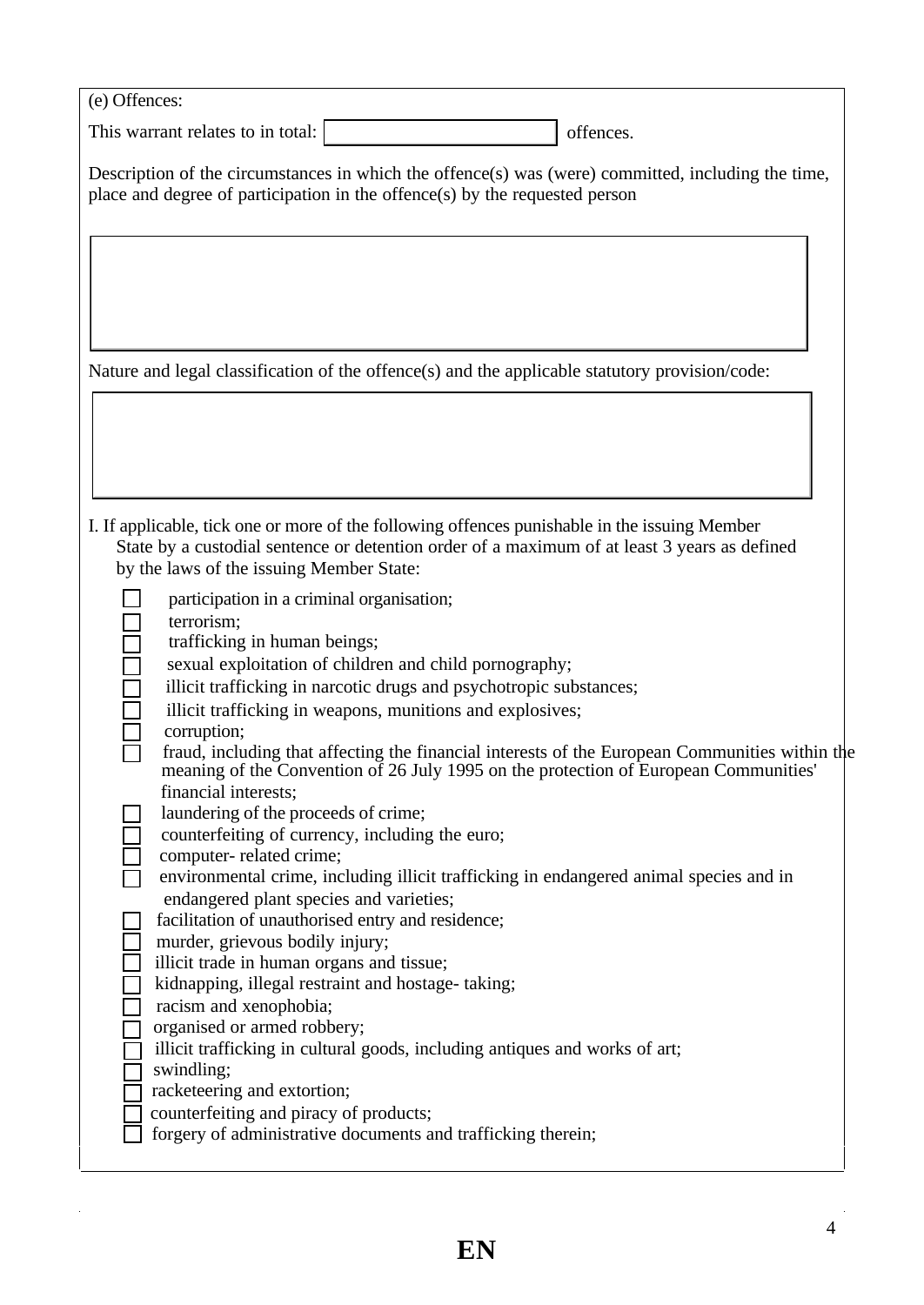forgery of means of payment;  $\perp$ illicit trafficking in hormonal substances and other growth promoters; illicit trafficking in nuclear or radioactive materials; trafficking in sto len vehicles; rape; П arson; crimes within the jurisdiction of the International Criminal Court; unlawful seizure of aircraft/ships; sabotage.

II. Full descriptions of offence(s) not covered by section I above:

(f) Other circumstances relevant to the case (optional information):

(NB : *This could cover remarks on extraterritoriality, interruption of periods of time limitation and other consequences of the offence)* 

(g) This warrant pertains also to the seizure and handing over of property which may be required as evidence:

This warrant pertains also to the seizure and handing over of property acquired by the requested person as a result of the offence:

Description of the property (and location) (if known):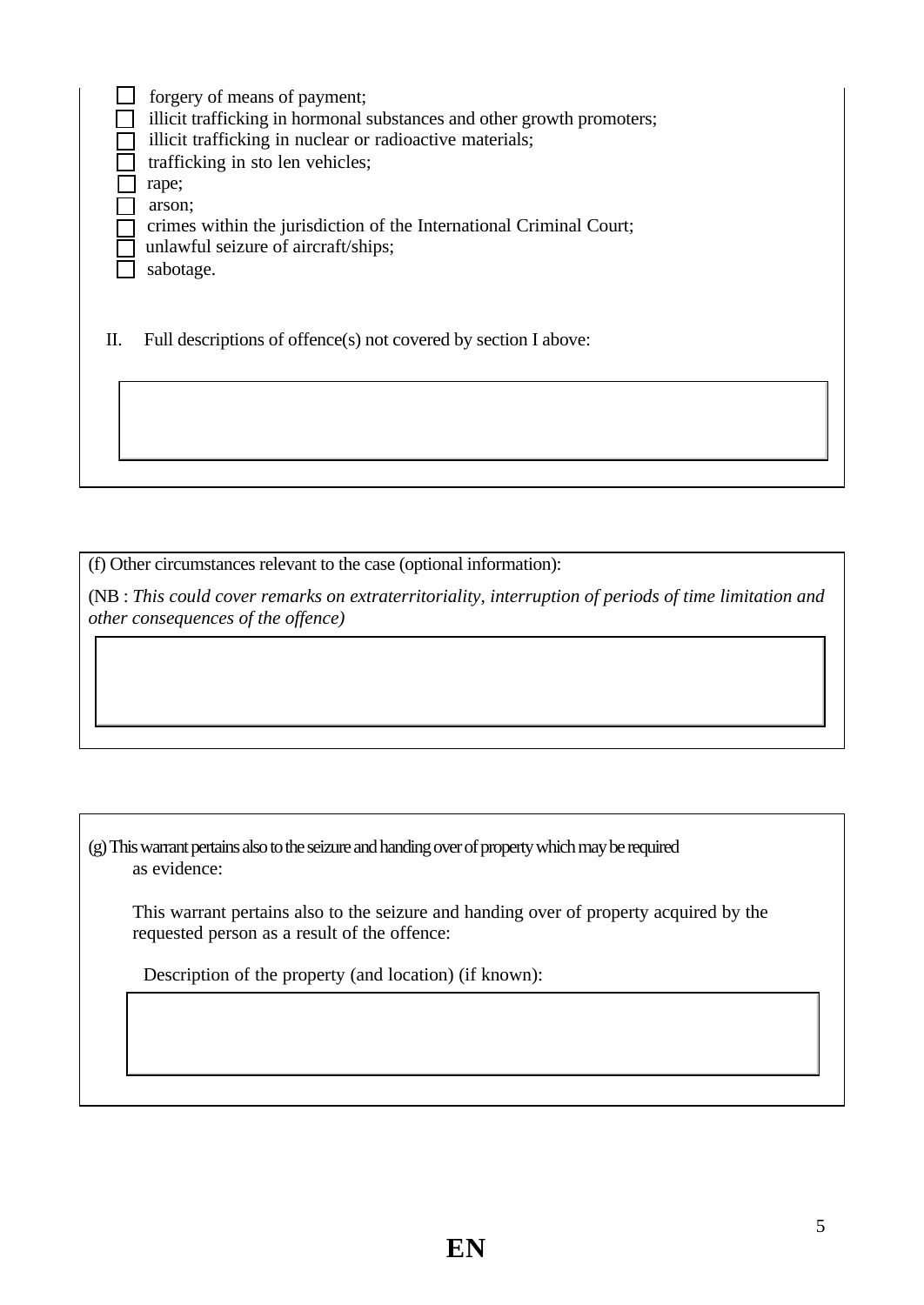- (h) The offence(s) on the basis of which this warrant has been issued is(are) punishable by/has(have) led to a custodial life sentence or lifetime detention order:
- the legal system of the issuing Member State allows for a review of the penalty or measure imposed – on request or at least after 20 years – aiming at a non-execution of such penalty or measure,

and/or

– the legal system of the issuing Member State allows for the application of measures of clemency to which the person is entitled under the law or practice of the issuing Member State, aiming at non-execution of such penalty or measure.

| (i) The judicial authority which issued the warrant:                                      |
|-------------------------------------------------------------------------------------------|
| Official name:                                                                            |
|                                                                                           |
| Name of its representative 1                                                              |
|                                                                                           |
| Post held (title/grade):                                                                  |
|                                                                                           |
| File reference:                                                                           |
| Address:                                                                                  |
|                                                                                           |
| Tel. No.: (country code) (area/city code) ():                                             |
| Fax No. (country code) (area/city code) ():                                               |
| E-mail:                                                                                   |
| Contact details of the person to contact to make necessary practical arrangements for the |
| surrender:                                                                                |
|                                                                                           |

 $\frac{1}{1}$ In the different language versions a reference to the "holder" of the judicial authority will be included.